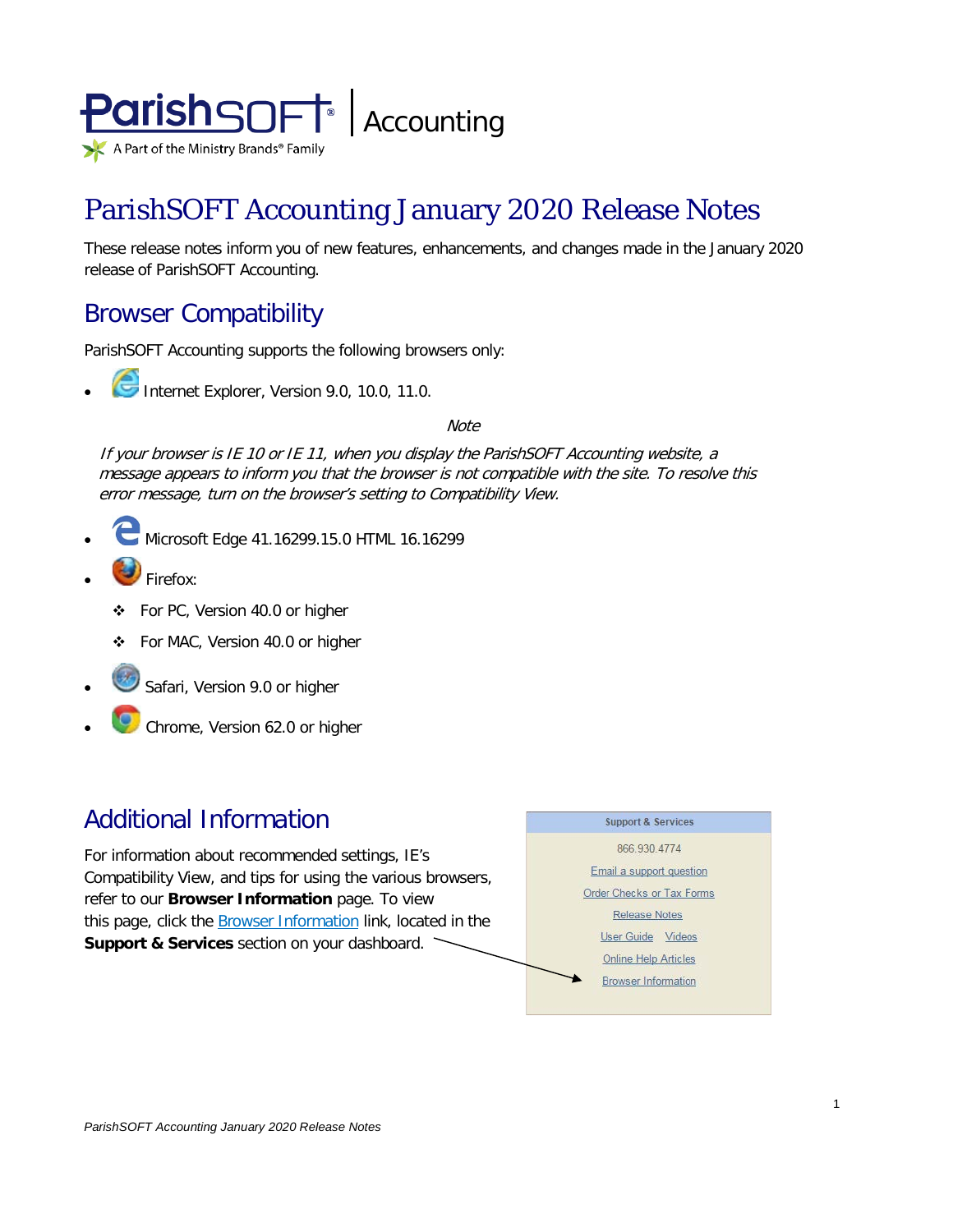### What's New

**Ledger and Payables** 



#### Bank of America Files Now Supported by Positive Pay

Bank of America was added to the list of banks supported by the Positive Pay process. Organizations can now use the service to monitor checks presented for payment against this bank.

If the Positive Pay feature is enabled for your organization, all you need to do is set up a Positive Pay file that meets the bank's specifications. The following instructions show you how to do this.

**Note** 

If you need to enable Positive Pay for your organization, see "Using Positive Pay" in the Ledger and Payables User Guide for instructions.



2. Select the **Positive Pay link:** 

|--|--|

The Positive Pay form for Bank of America is displayed, as shown below:

|                                                |       |                                      | <b>Setup Positive Pay for Bank Accounts</b>                            |     |                          |
|------------------------------------------------|-------|--------------------------------------|------------------------------------------------------------------------|-----|--------------------------|
|                                                |       |                                      | Bank Account   Cash, Checking Account-General: A-1-10-1101-00 1101.00P |     | ۰                        |
| Banks Supported: Bank of America               |       |                                      |                                                                        |     |                          |
| Export as: <sup>(8)</sup> Fixed width<br>Field | Order | Justification                        | Padding                                                                |     | Max Length Field Details |
| Account Number                                 |       | E Left C Right                       | 0                                                                      | 12  | Bank Acct #              |
| Check Number                                   | 3     | <b>C</b> Left <sup>®</sup> Right     | $\overline{0}$                                                         | 10  |                          |
| Check Date                                     | 5     | ® Left © Right                       |                                                                        | 10  |                          |
| Check Amount                                   | 4     | <sup>●</sup> Left <sup>◎</sup> Right |                                                                        | 14  |                          |
| Transaction Indicator                          | i6    | ® Left © Right                       |                                                                        | 1.  | Issues: I. Voids: C      |
| Payee Line 1                                   | 7     | ® Left © Right                       |                                                                        | 120 |                          |
| Routing Number                                 | 2     | E Left C Right                       |                                                                        | 9   | Routing #                |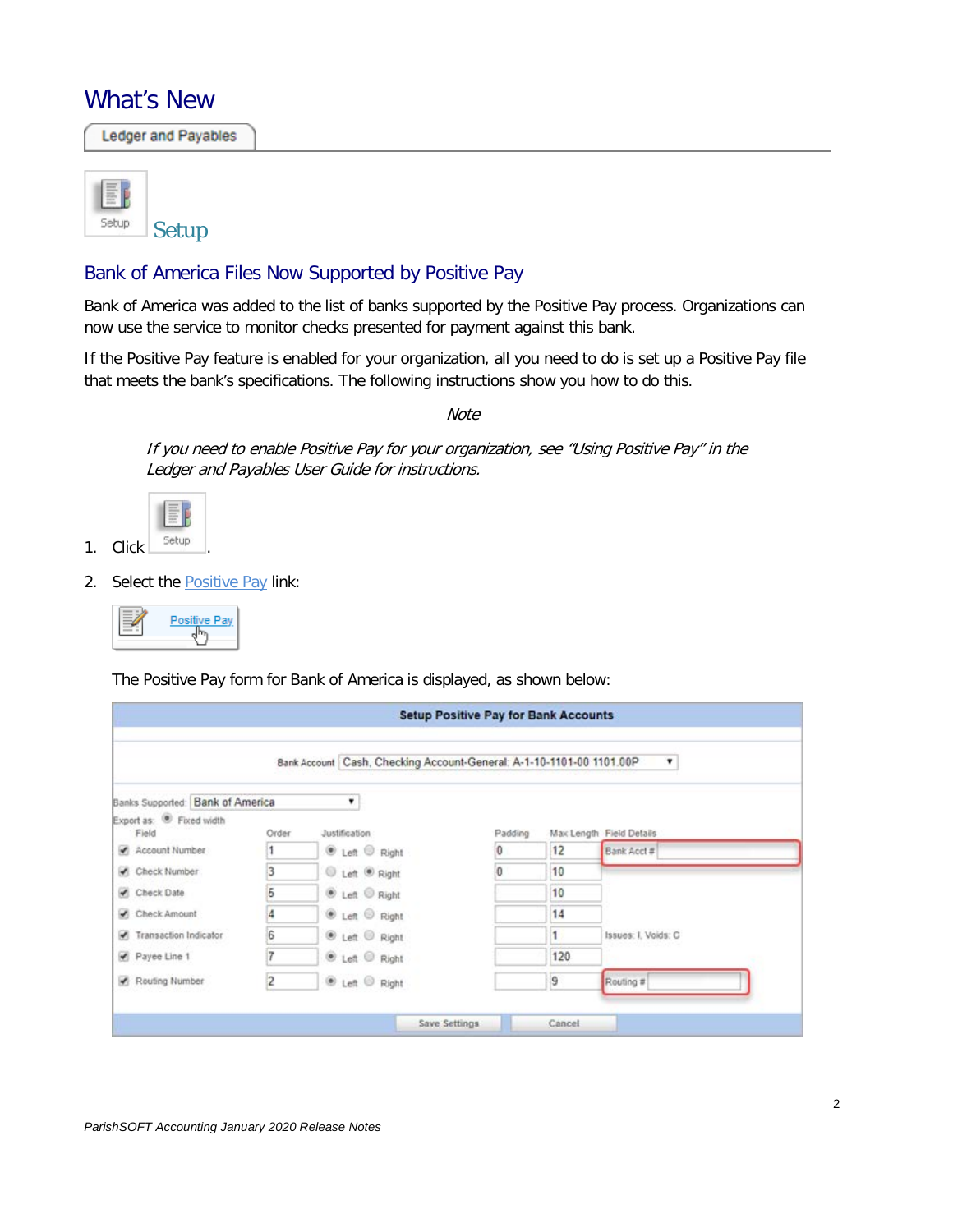- 3. Refer to the previous illustration and complete the following:
	- a) In the **Bank Account** dropdown list, select the bank account.
	- b) In the **Banks Supported** dropdown list, select the **Bank of America** option.
	- c) In the **Bank Acct #** field, type the account number of the bank account you selected in Step 1a.
	- d) In the **Routing #** field, type the bank routing number (nine-digit code) that identifies the financial institution.
	- e) Leave the data in the remaining fields as is.
- 4. Click Save Settings

You can now process Bank of America checks through Positive Pay.



#### State/Payer's State No. Field in Vendors 1099 – Misc Report Expanded

Previously, the **State/Payer's state no.** field on the Vendors 1099 – Misc form was limited to 14 characters, so the last value in 15-character state tax IDs was being truncated. We expanded the field length to 15 characters. Now, when Form 1099 4-Up Blank Paper is printed, all state IDs are fully displayed.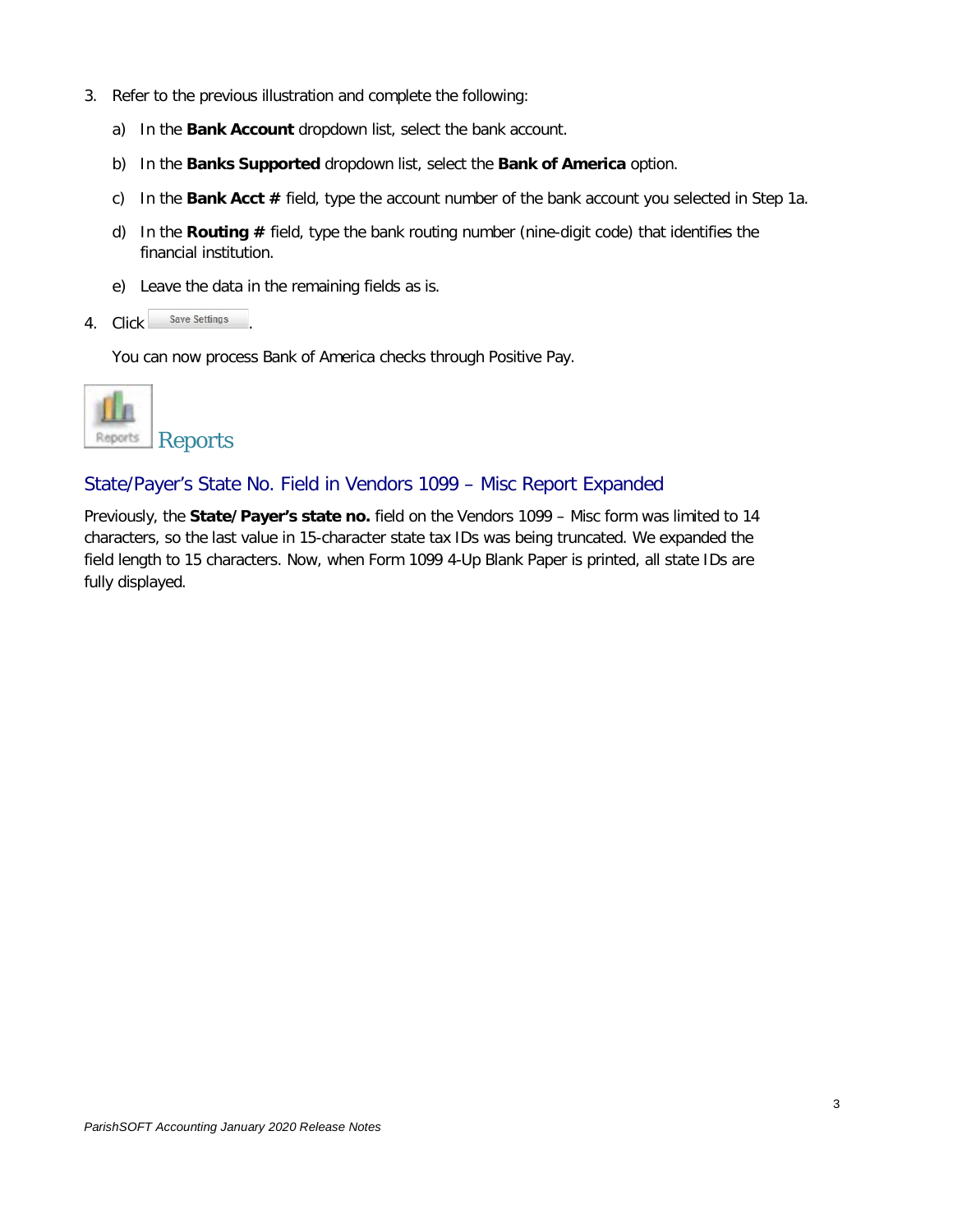Payroll



#### System Warns Users When Wrong Version of Federal W4 Form is Selected

Beginning January 1, 2020, all new employees in your system will have the **Post 2019** setting of the **Form W4 Version** option selected on the **Tax Data** tab in their employee profile:

|                         | <b>Federal Tax Withholding</b>                        |
|-------------------------|-------------------------------------------------------|
|                         | Withhold Federal Tax                                  |
|                         | Form W4 Version: Pre 2020 Post 2019                   |
|                         | Marital Status: Single or Married filing separately v |
|                         | u<br>Step2: (c) Two Jobs                              |
| Dependent Amount 3:     |                                                       |
| Other Income 4(a):      |                                                       |
| Deductions 4(b):        |                                                       |
| Extra Withholding 4(c): |                                                       |
| Override:               |                                                       |

If this setting is changed to **Pre 2020** for any new employee, the system displays a warning to inform users that the **Post 2019** setting is the correct one to use.

Additionally, as of January 1, 2020, existing employees making changes to their federal tax withholding information are required to use the new 2020 Form W-4. Therefore, if you make changes to an existing employee's federal tax withholding information, select the **Post 2019** setting (shown above) on the **Tax Data** tab in the employee's record. The system displays a warning if it detects that the wrong setting is selected.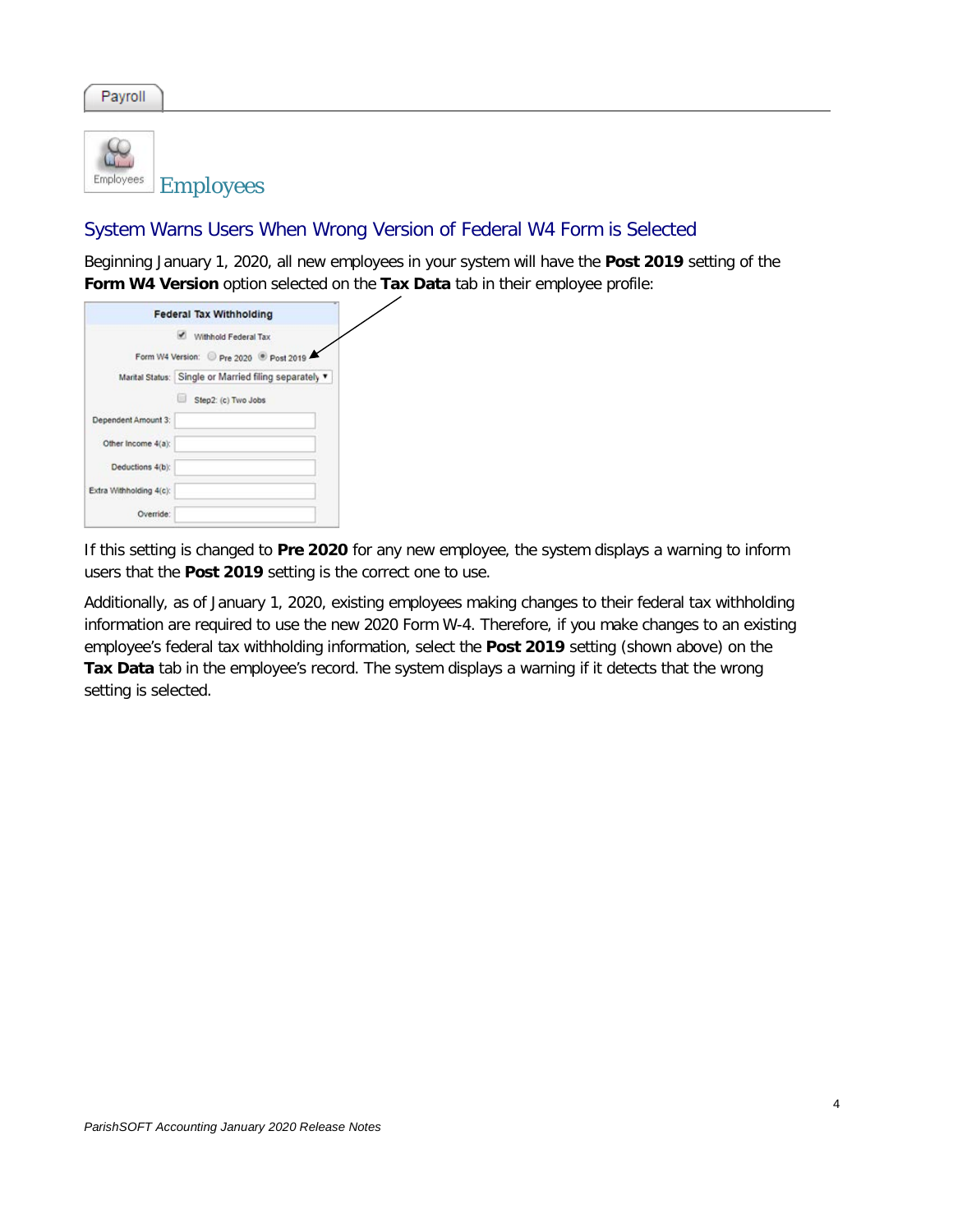

#### Bank of America Files Now Supported by Positive Pay

Bank of America was added to the list of banks supported by the Positive Pay process. Organizations can now use the service to monitor checks presented for payment against this bank.

If the Positive Pay feature is enabled for your organization, all you need to do is set up the file that meets Bank of America specifications. The following instructions show you how to do this.

**Note** 

If you need to enable Positive Pay for your organization, see "Using Positive Pay" in the Payroll User Guide for instructions.



- 1. Click **Setup**
- 2. Select the **Positive Pay link:**



The Positive Pay form for Bank of America is displayed, as shown below:

|                                              |                |               |                           | Bank Account   Cash, Checking Account-General: A-1-10-1101-00 1101.00P<br>۰ |              |                          |  |  |  |
|----------------------------------------------|----------------|---------------|---------------------------|-----------------------------------------------------------------------------|--------------|--------------------------|--|--|--|
| Banks Supported: Bank of America             |                | ۳.            |                           |                                                                             |              |                          |  |  |  |
| Export as: <sup>D</sup> Fixed width<br>Field | Order          | Justification |                           | Padding                                                                     |              | Max Length Field Details |  |  |  |
| Account Number                               |                |               | E Left C Right            | 0                                                                           | 12           | Bank Acct #              |  |  |  |
| Check Number                                 | 3              |               | C Left <sup>®</sup> Right | $\overline{0}$                                                              | 10           |                          |  |  |  |
| Check Date                                   | 5              |               | ® Left © Right            |                                                                             | 10           |                          |  |  |  |
| Check Amount                                 | 4              |               | ® Left © Right            |                                                                             | 14           |                          |  |  |  |
| Transaction Indicator                        | G              |               | ® Left © Right            |                                                                             | $\mathbf{1}$ | Issues: I. Voids: C      |  |  |  |
| Payee Line 1                                 | 7              |               | ® Left © Right            |                                                                             | 120          |                          |  |  |  |
| Routing Number                               | $\overline{2}$ |               | E Left C Right            |                                                                             | 9            | Routing #                |  |  |  |